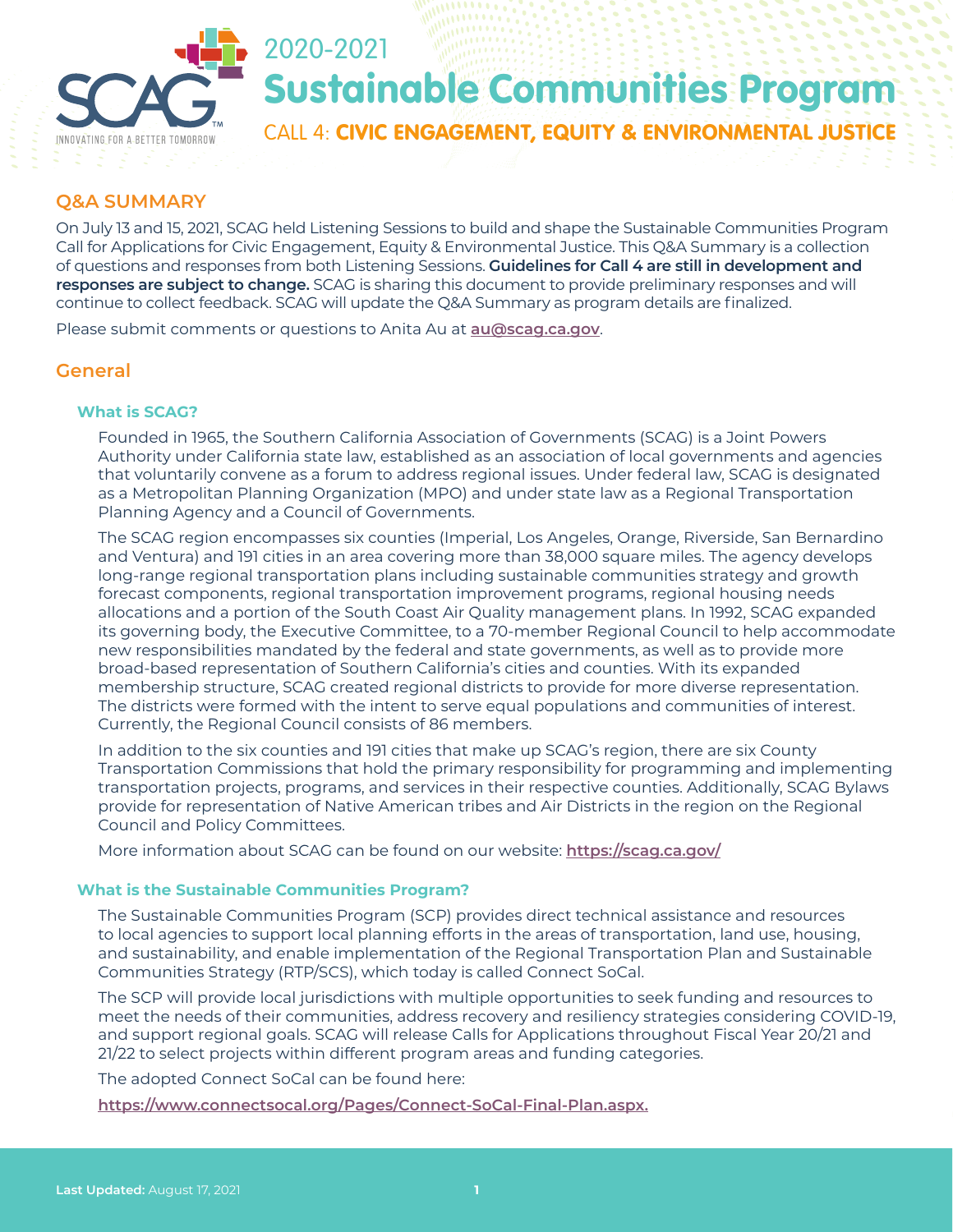

# Sustainable Communities Program

CALL 4: CIVIC ENGAGEMENT, EQUITY & ENVIRONMENTAL JUSTICE

# **General** (continued)

#### **Can I suggest other organizations for SCAG to involve and share this process?**

Yes. SCP information and SCAG staff contact information is open to the public to involve, share, and include organizations and other stakeholders in the process.

### **Will the application materials be made available in Spanish?**

2020-2021

Yes. SCAG will provide all SCP Call 4 information in Spanish. If you need assistance in a language other than Spanish or English, please contact Anita Au at **[au@scag.ca.gov](mailto:au@scag.ca.gov)**.

#### **Who do I contact if I have more questions about the program?**

Please direct any questions about the program to Anita Au at **[au@scag.ca.gov](mailto:au@scag.ca.gov)**.

## **Award Amounts**

#### **What is the anticipated value of an award? Are there minimum or maximum values?**

There are currently no minimum or maximum award amounts. Award amounts will vary based on the scope of the proposed project. SCAG does not intend to identify minimums or maximums at this time.

Budgets and project lists for the previous 2020 SCP grants approved by SCAG's Regional Council are publicly available on SCAG's Website:

- **[Active Transportation and Safety Recommended Project List and Funding Plans](https://scag.ca.gov/sites/main/files/file-attachments/rc050621fullpacket.pdf?1619749458)** [Agenda Item 5 starting Packet Pg. 182]
- **[Smart Cities & Mobility Innovations Award Recommendations](https://scag.ca.gov/sites/main/files/file-attachments/rc070121fullpacket.pdf?1624654651)** [Agenda Item 11 starting Packet Pg. 199]
- **[Housing & Sustainable Development Recommended Applications](https://scag.ca.gov/sites/main/files/file-attachments/rc040121fullpacket.pdf?1616728114)** [Agenda Item 7 starting on Packet Pg. 115)

#### **How many projects will be awarded in each county?**

The project award list will be determined through the evaluation process and approval by the Regional Council.

#### **How will community-based organizations (CBOs) receive a "bigger piece of the pie" considering the small amounts historically allocated to them?**

Proposals shall include budgets that identify appropriate compensation for CBOs to lead key elements of the project. In addition, the application and evaluation criteria emphasize equitable, respectful, and reciprocal partnerships.

#### **Is it possible to pursue a multi-year funding model? Can these funds be used to cover operating costs?**

The Sustainable Communities Program aims to provide funds for planning projects and does not currently provide multi-year funding for general operations.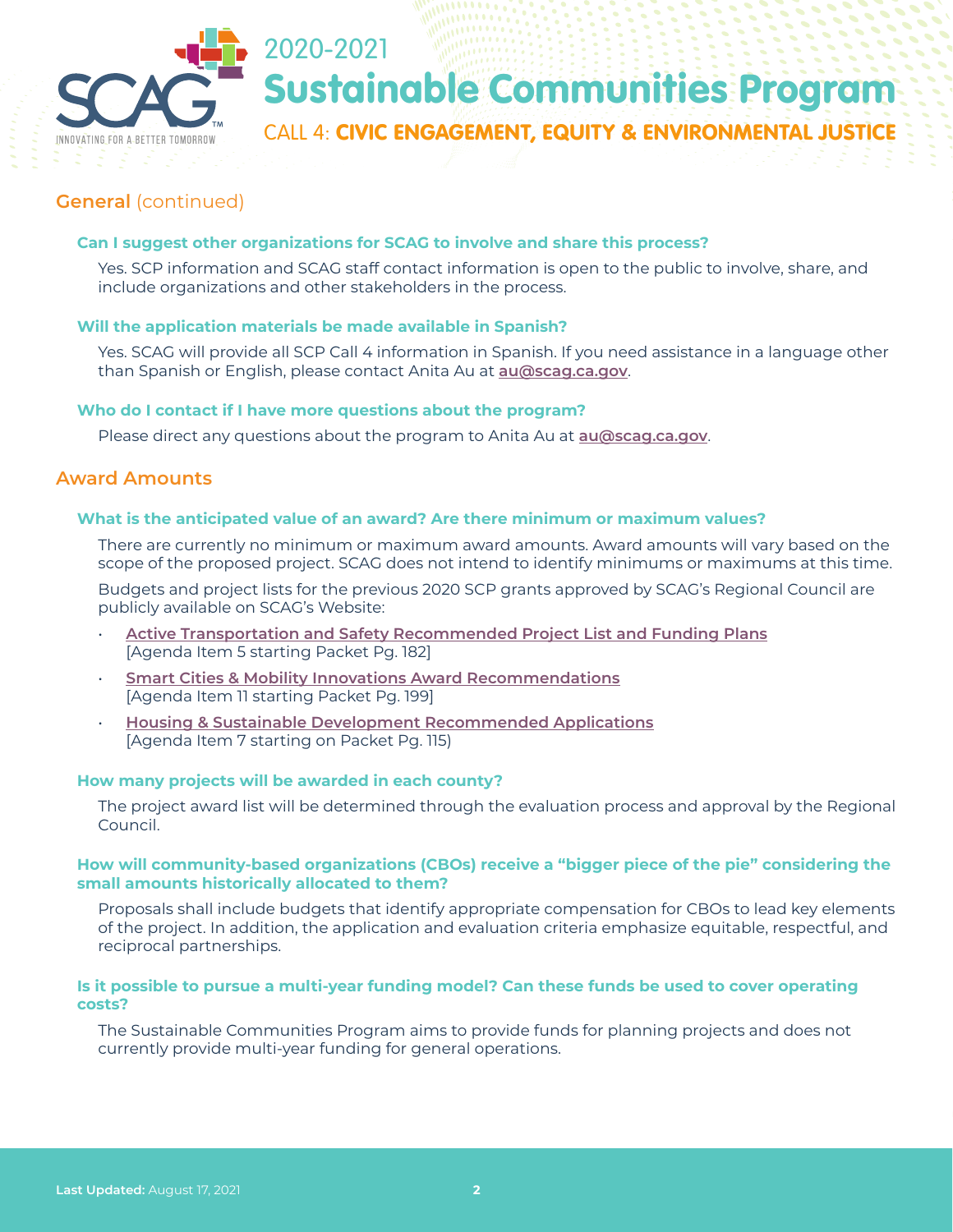

# **Project Types/Qualifications**

#### **Can existing projects apply for resources?**

Yes. Applicants may submit proposals for new or on-going (or existing) projects. Projects will be evaluated based on the available scoring criteria.

#### **Should applicants build the scope based on a single project type? Can applicants submit a project that is not on the list of example project types?**

Projects should respond to local need. Project scopes may include multiple project types or fall under a project type not identified by SCAG. This Call for Application includes projects focused across multiple categories. All proposed planning strategies and project types must have a stated regional transportation planning nexus. To learn more about regional transportation nexus please refer to Caltrans Grant documentation: **[Grant Application Guide](https://dot.ca.gov/-/media/dot-media/programs/transportation-planning/documents/final-fy-21-22_stp-grant-application-guide.pdf)**.

#### **What is the difference between Resilient Communities and Climate Action and Resilience?**

These project types have been combined into one project type, with a revised description to address their respective similarities.

#### **Can applicants submit multiple applications?**

Yes. Applicants may submit multiple applications and shall indicate project priority on submitted their applications.

#### **Are planning projects eligible? Are implementation projects eligible?**

At this time, planning projects, engagement activities, and studies are eligible. More information will be provided in the next version of this Q&A Summary.

#### **Can an organization receive funding for advocacy-motivated community engagement?**

The application guidelines will outline "Local Campaigns & Organizing" as a project type, and will include planning projects that utilize project ideation, research, direct engagement and people to engage in redefine their relationships to each other and to those in positions of power, building civic engagement and institutions that can address complex problems, represent the will and power of the community, and contribute knowledge and experience that other communities can use. Lobbying efforts and/or political campaigning are not allowable expenses.

# **Applicant Eligibility**

#### **Who is eligible to apply as an Agency Applicant?**

- Local or Regional Agencies Examples include cities, counties, councils of government, Regional Transportation Planning Agencies, and County Public Health Departments.
- Transit Agencies Any agency responsible for public transportation that is eligible for funds under the Federal Transit Administration.
- Natural Resources or Public Land Agencies Federal, State, or local agency responsible for natural resources or public land administration.
- Tribal Governments Federally-recognized Native American Tribes.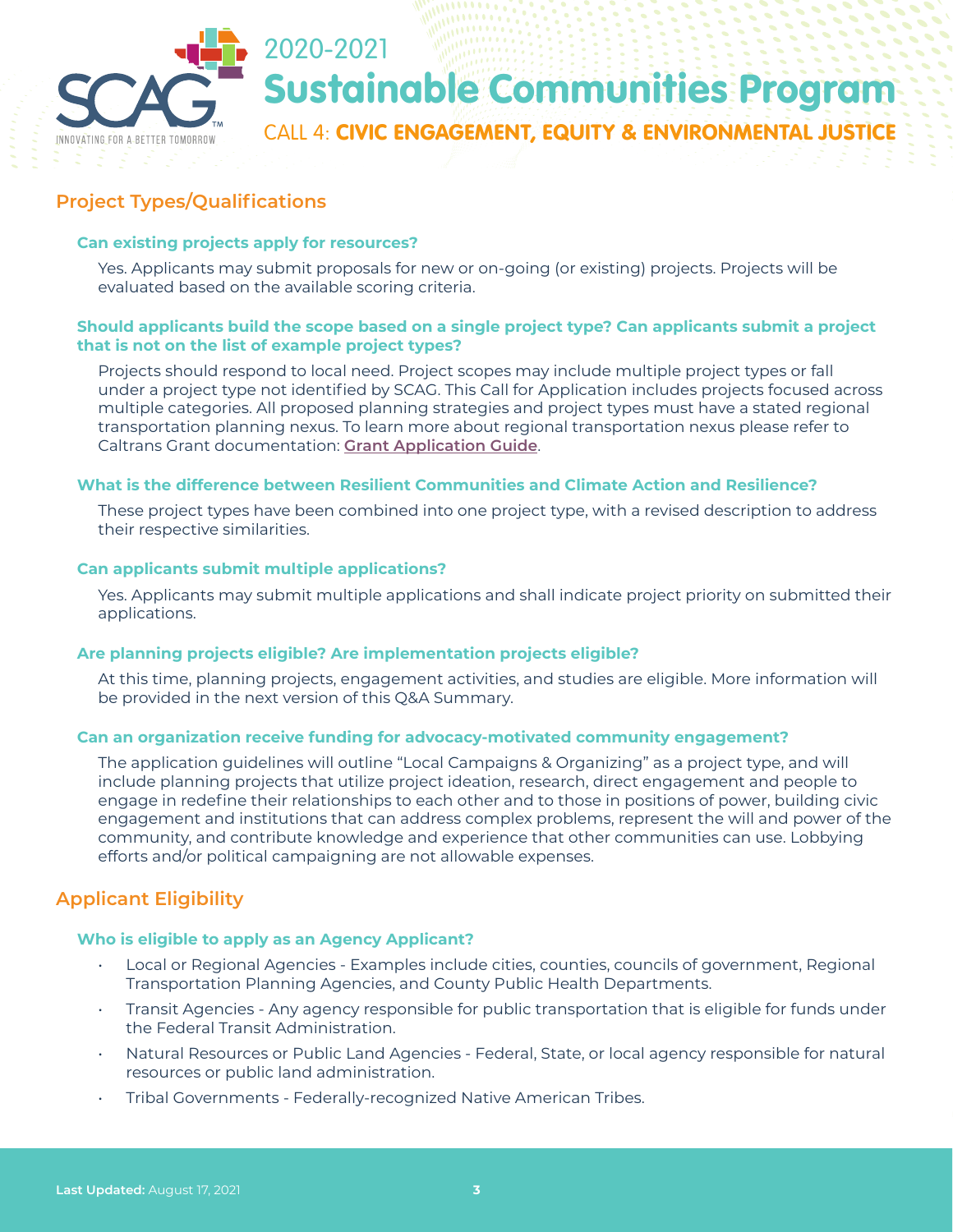

# **Applicant Eligibility** (continued)

#### **How is a Co-Applicant defined? What are the minimum requirements for a Co-Applicant? Are organizations with a fiscal sponsor eligible?**

The following entities, within the SCAG region, are eligible to apply for this Call for Applications as Co-Applicants with an eligible Agency Applicant:

- Community-based organizations, non-profits, and social enterprises that fulfill a social or public service mission.
- Multiple co-applicants may apply alongside the Agency Applicant.
- An organization that utilizes a fiscal sponsor is eligible to apply.

All awarded Co-Applicants are expected to undergo SCAG's risk assessment process to ensure that recipients of grant funds maintain adequate financial management systems prior to receiving the funds. Awardees and co-applicants are required to maintain an accounting system that properly records and segregates incurred project costs by line item. The accounting system of the awardee, including its co-applicants and subcontractors, must conform to Generally Accepted Accounting Principles that enable the determination of incurred costs at interim points of completion and provides support for reimbursement payment vouchers or invoices sent to or paid by SCAG. Allowable project costs must comply with applicable cost principles and regulations.

#### **Have community-based organizations (CBOs) received Sustainable Community Program resources in the past?**

The Sustainable Communities Program has not directly awarded resources to CBOs in the previous calls. This fourth Call for Applications adopts an approach to strategically invest in local community-led planning efforts with the direct involvement of CBOs as Co-Applicants.

#### **Could community members bring project ideas to SCAG?**

Yes. Community members are encouraged to share thoughts and ideas on how SCAG can improve the lives of Southern Californians, including through project ideas. This program specifically aims to build community capacity, trust, and sustainable relationships with stakeholders. Feel free to connect with SCAG and send project ideas to Anita Au at **[au@scag.ca.gov](mailto:au@scag.ca.gov)**.

## **Partnerships**

#### **How do potential applicants identify partnerships? Can SCAG facilitate partnerships between coapplicants and local agencies?**

One of the main goals of Call 4 is to help foster meaningful working relationships between local governments and community-based organizations to facilitate and inform equitable community planning and development to address the pervasive and deep inequities experienced in historically under-resourced communities.

To facilitate application development, SCAG staff will be available via office hours, and host Application webinars open to the public, to assist with development. In addition, SCAG will be available to help community-based organizations identify potential agency partners.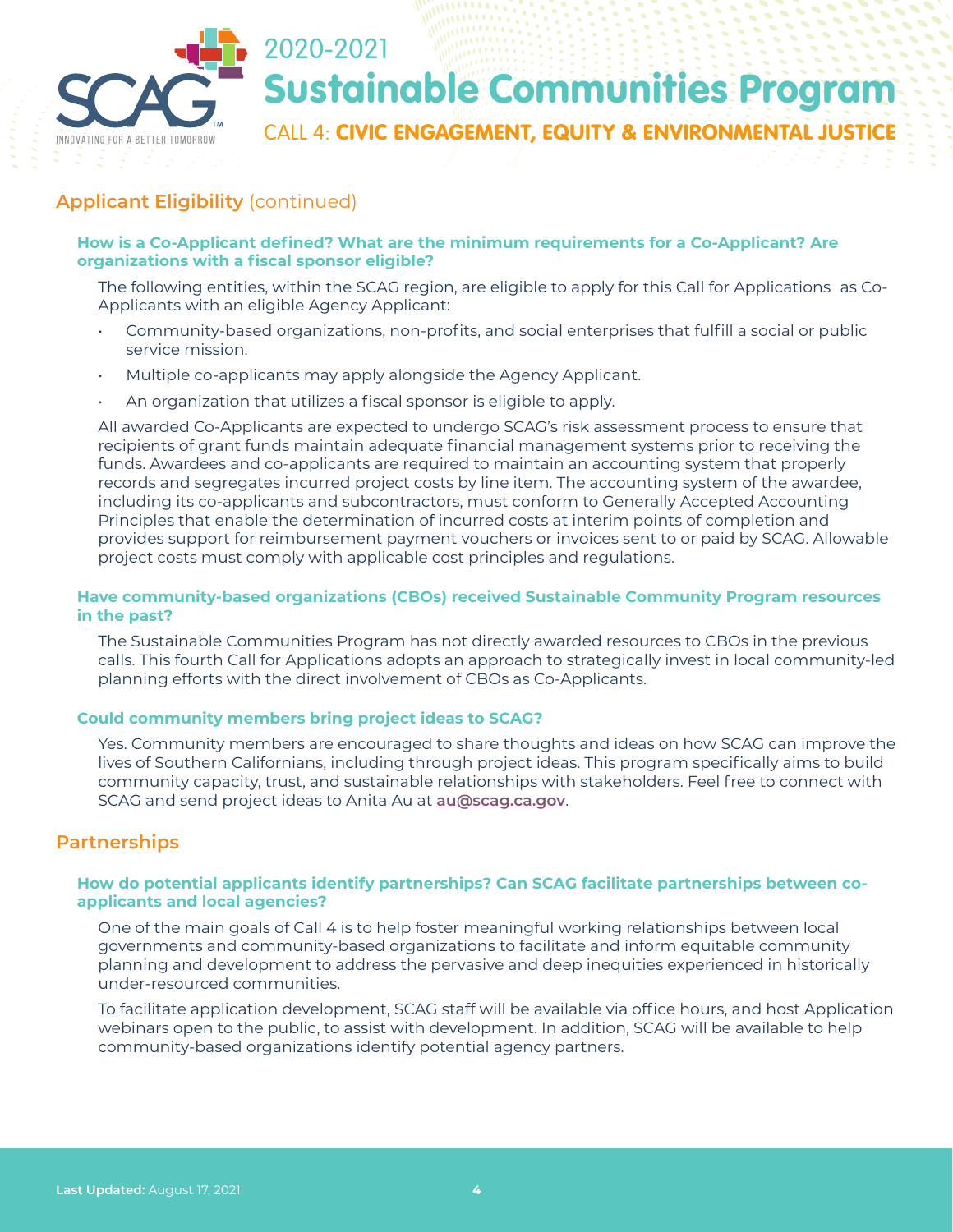

## **Partnerships** (continued)

#### **Would community-based organizations (CBOs) be the main implementation partner?**

This Call for Applications allows Agency Applicants to apply in partnership with Co-Applicants. The Agency Applicant may apply with CBO Co-Applicant partnership.

Under an Agency and Co-Applicant partnership, Co-Applicants would be compensated to lead key elements of the project. In addition, a consultant team may be procured to perform identified work on behalf of the Agency and Co-Applicant Partnership.

#### **Can community-based organizations (CBOs) partner with universities?**

The Agency Applicant must be an agency as defined in response to question 16. CBOs may partner with universities as a part of a coalition of community-based partners.

#### **Can a jurisdiction partner with a coalition of community-based organizations?**

Yes. Multiple Co-Applicants may apply alongside the Agency Applicant.

#### **What if there is a lack of trust between community-based organizations and local agencies?**

SCAG has taken this comment into consideration and is prioritizing evaluation criteria to address and help foster meaningful working relationships between local governments and community-based organizations, supporting local agencies in developing community capacity, trust, and sustainable relationships.

#### **Can "Sub-Applicant" shift to "Co-Applicant" to remove the implication that community-based organizations will have less power?**

Yes. SCAG has taken this comment into consideration and as a result, SCAG is using the term Co-Applicant, to better representation the joint responsibility of applicants, and to align with the Agency's Racial Equity Early Action Plan goal of engaging and co-powering partnerships in this application.

#### **Will there be an opportunity to provide a pre-proposal or pre-application materials? Will the application materials be required?**

Applicants are invited to submit an optional survey, to be made available on the SCP website, to describe basic proposed project information. Once SCAG receives the survey, SCAG will work with interested Applicants, as needed, to determine needed support and project feasibility. To facilitate application development, SCAG staff will be available via office hours, and host Application webinars.

### **Capacity**

#### **Will SCAG offer technical assistance to help applicants develop a proposal?**

To facilitate application development, SCAG staff will be available via office hours, and host Application webinars to assist with project refinement. More information on office hours and Application webinars will be made available on the **[SCP Call 4 website](https://scag.ca.gov/post/civic-engagement-equity-environmental-justice-3)**.

#### **Will SCAG offer technical assistance to awardees during the project?**

SCAG staff will work with awardees to complete procurement and contracting. SCAG may serve as the administrative project manager, managing the contract and invoices.